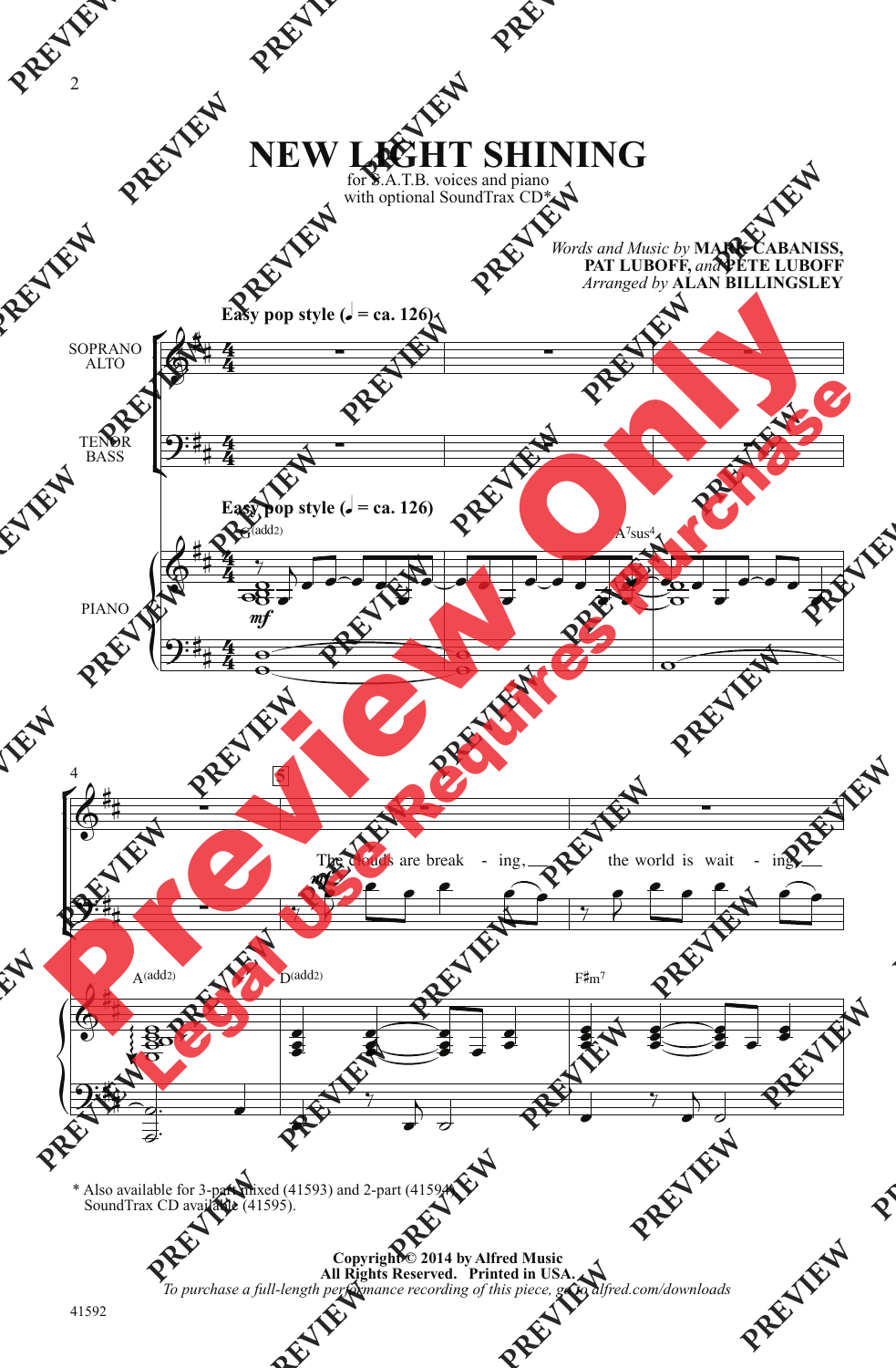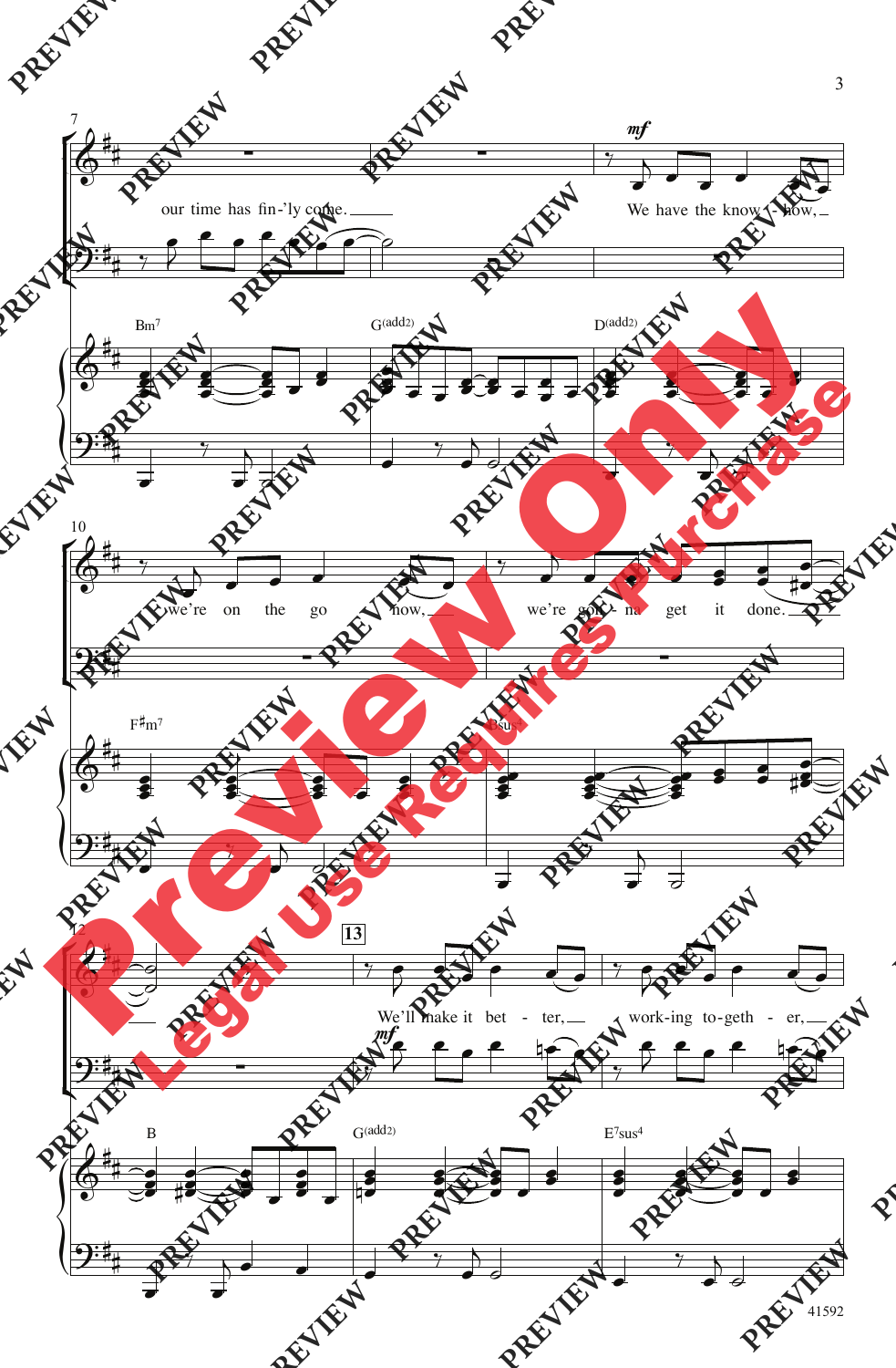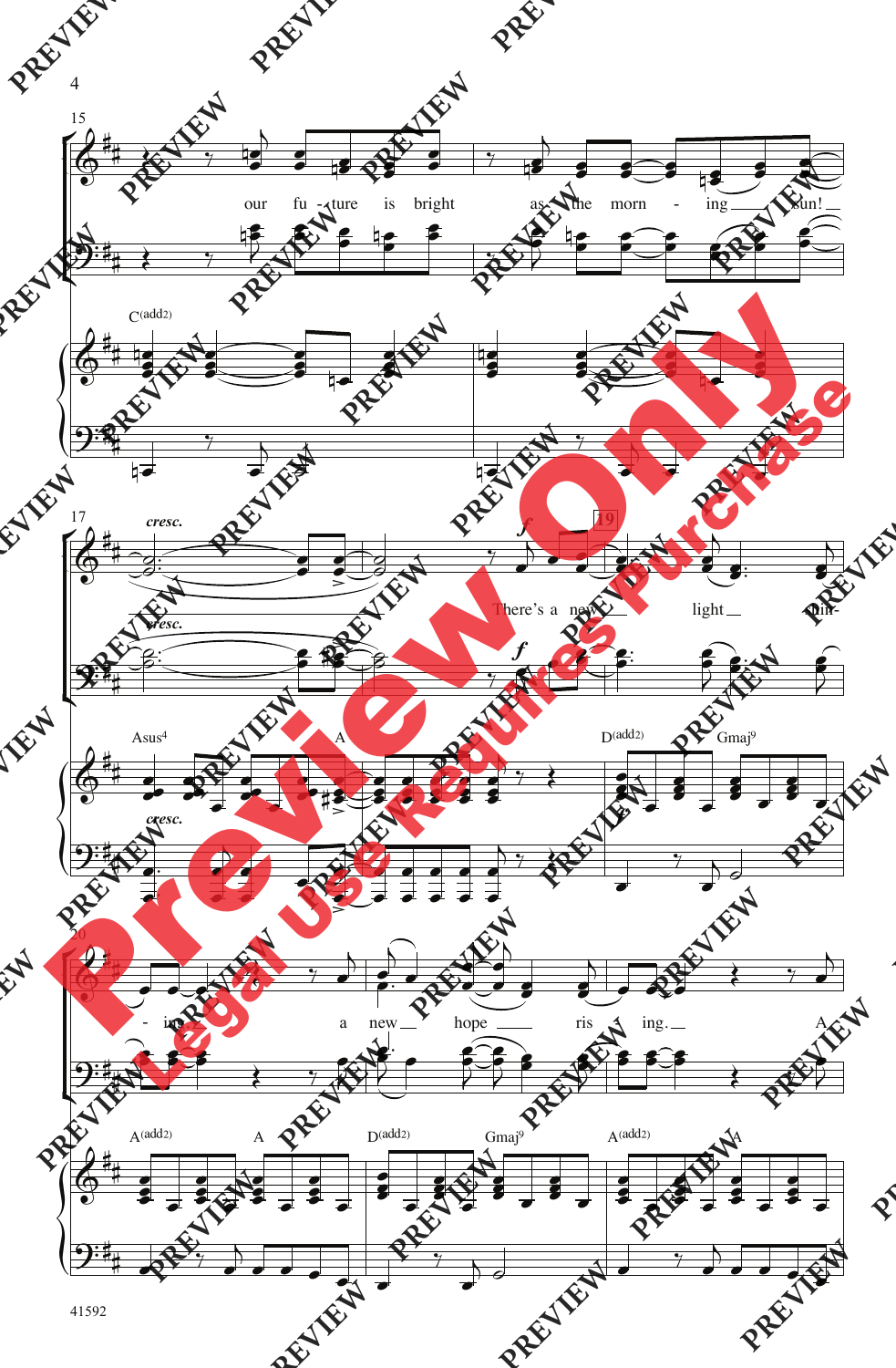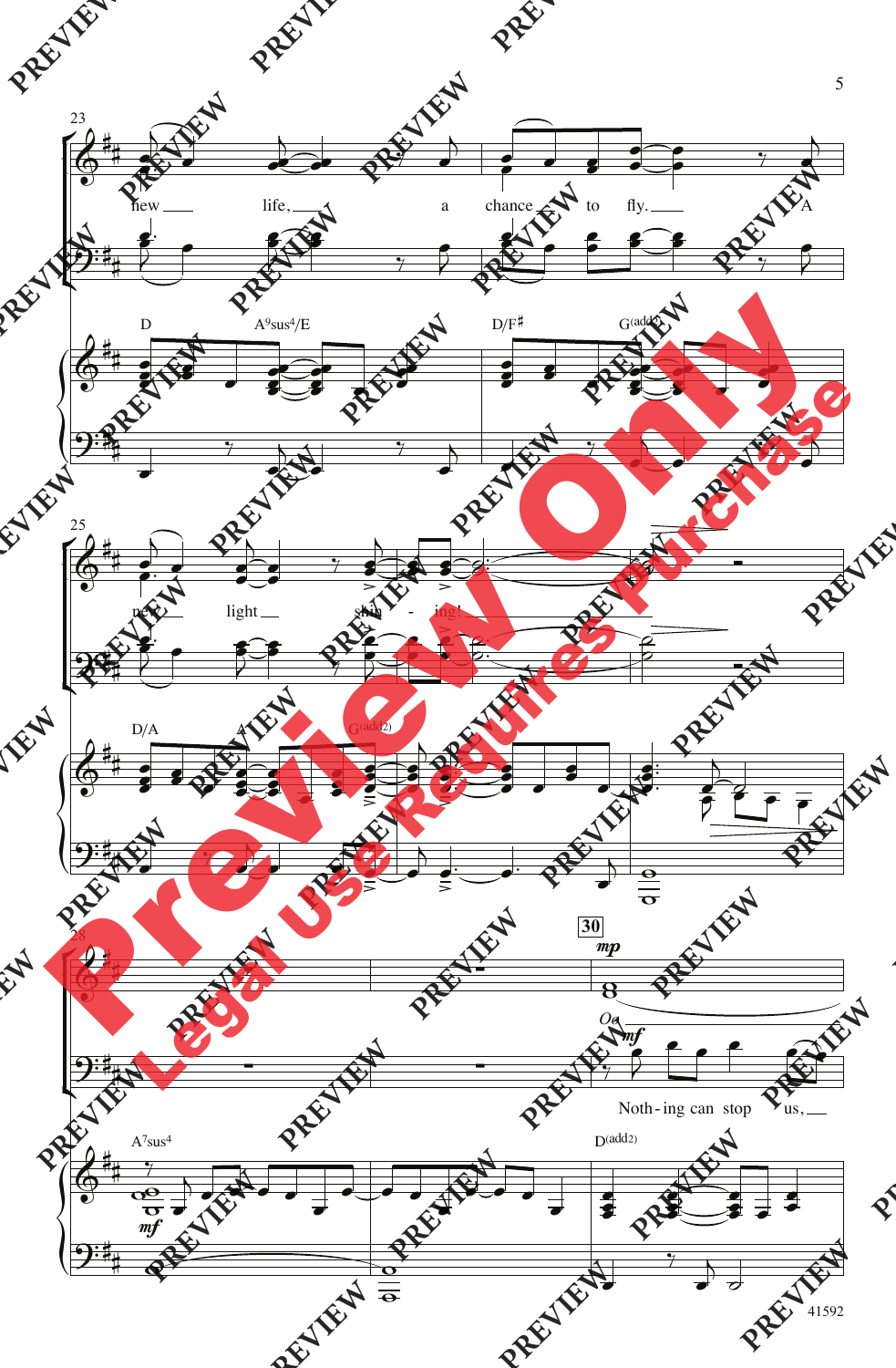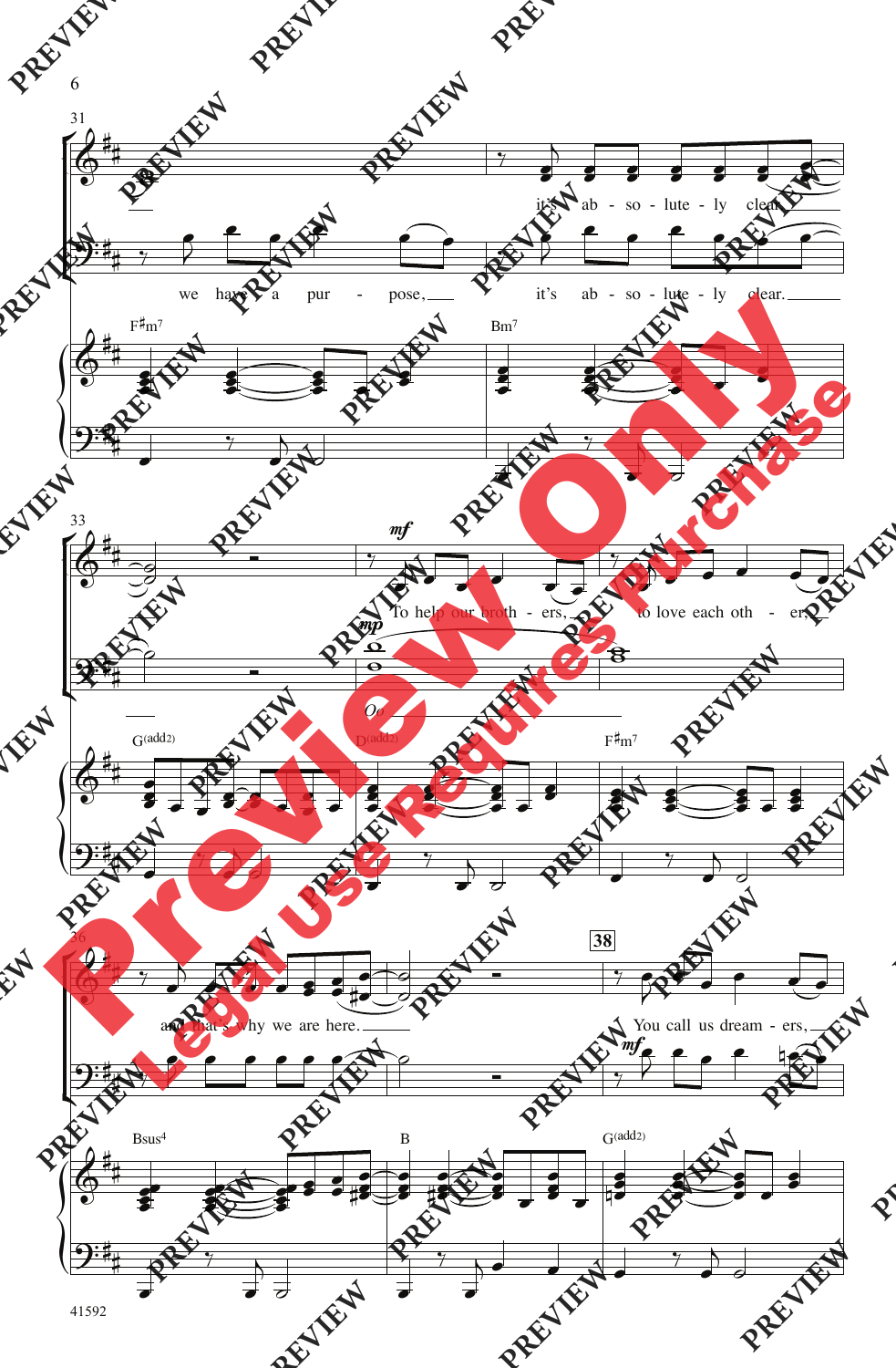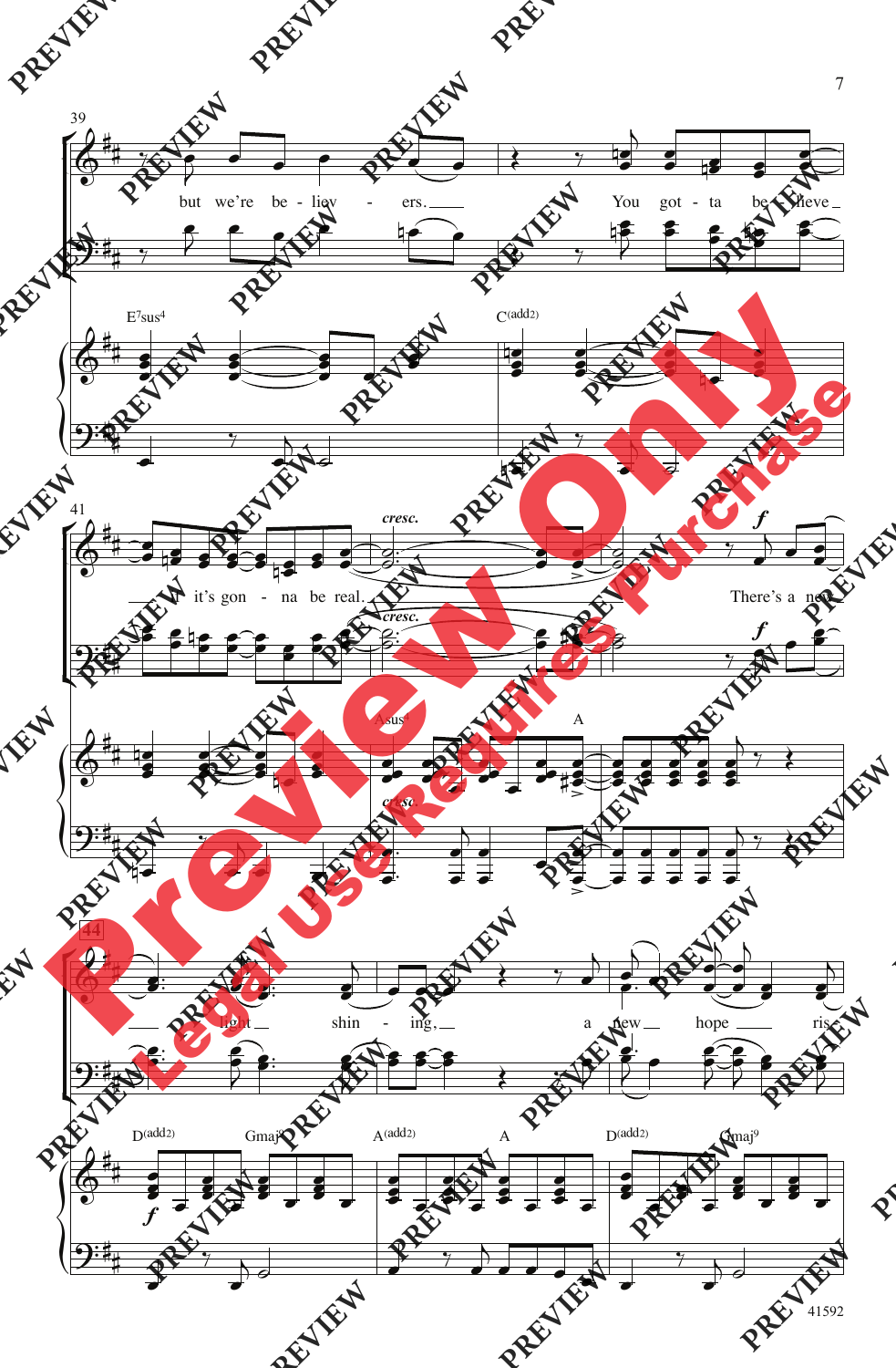![](_page_6_Figure_0.jpeg)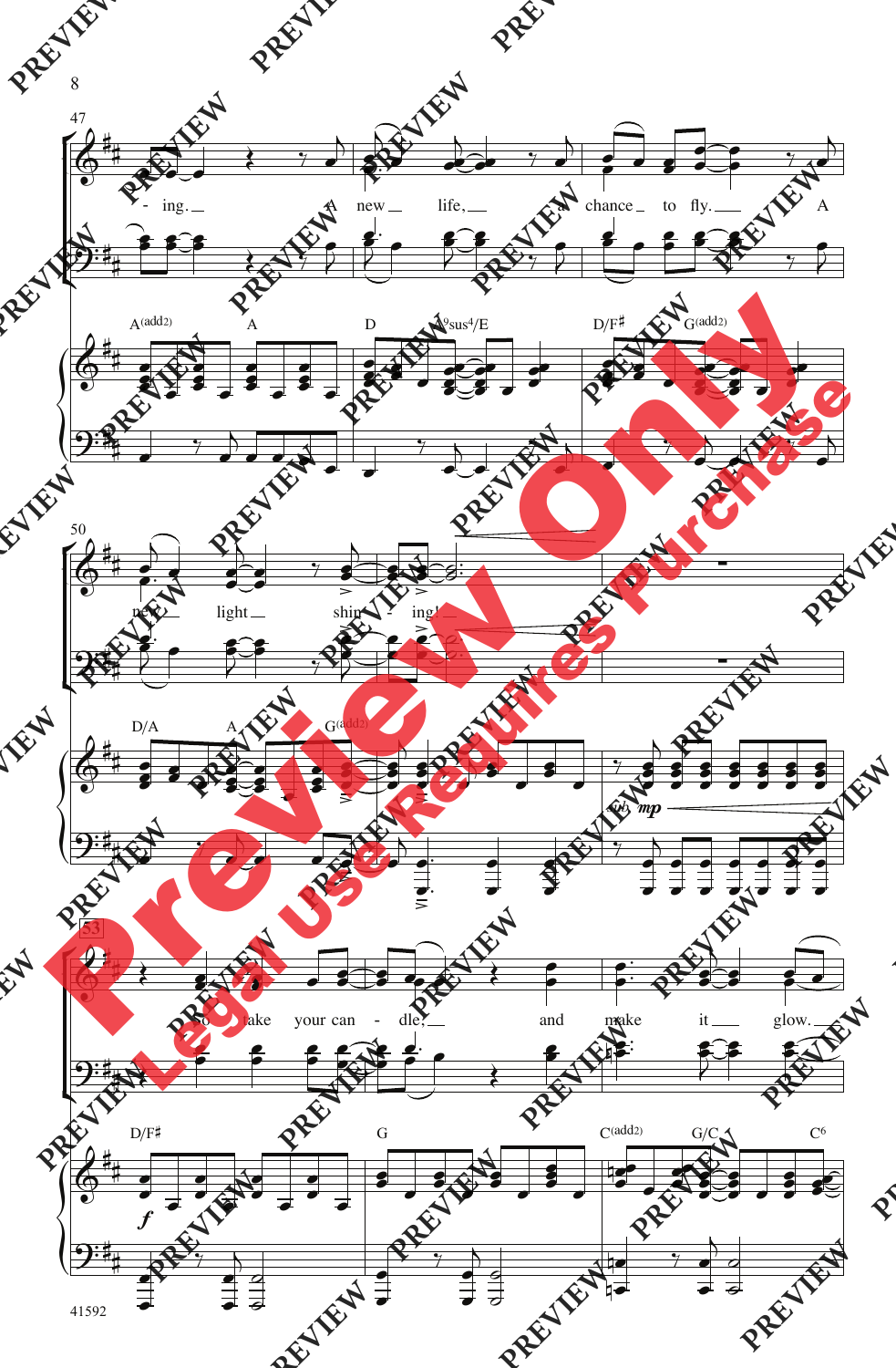![](_page_7_Figure_0.jpeg)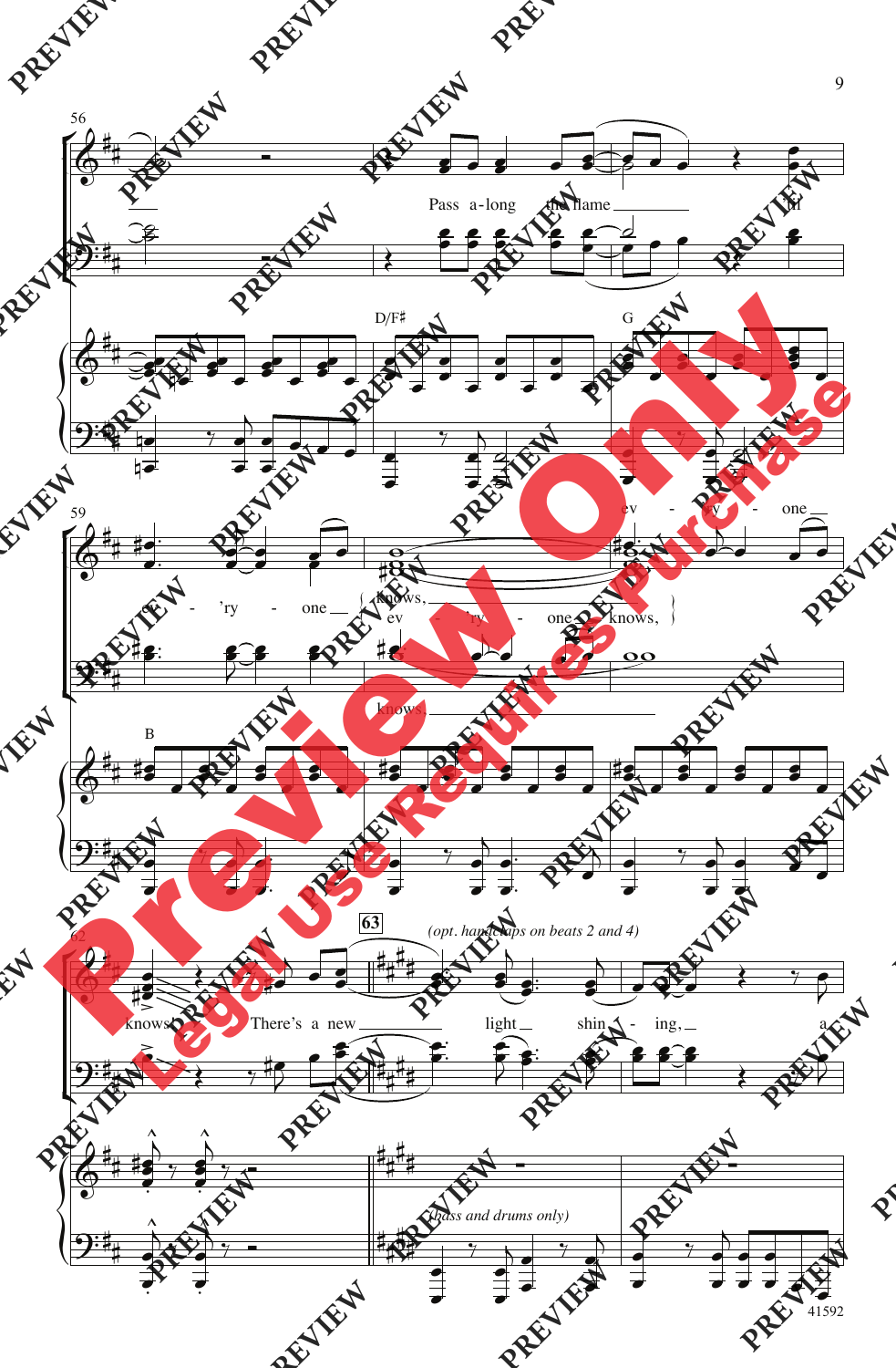![](_page_8_Figure_0.jpeg)